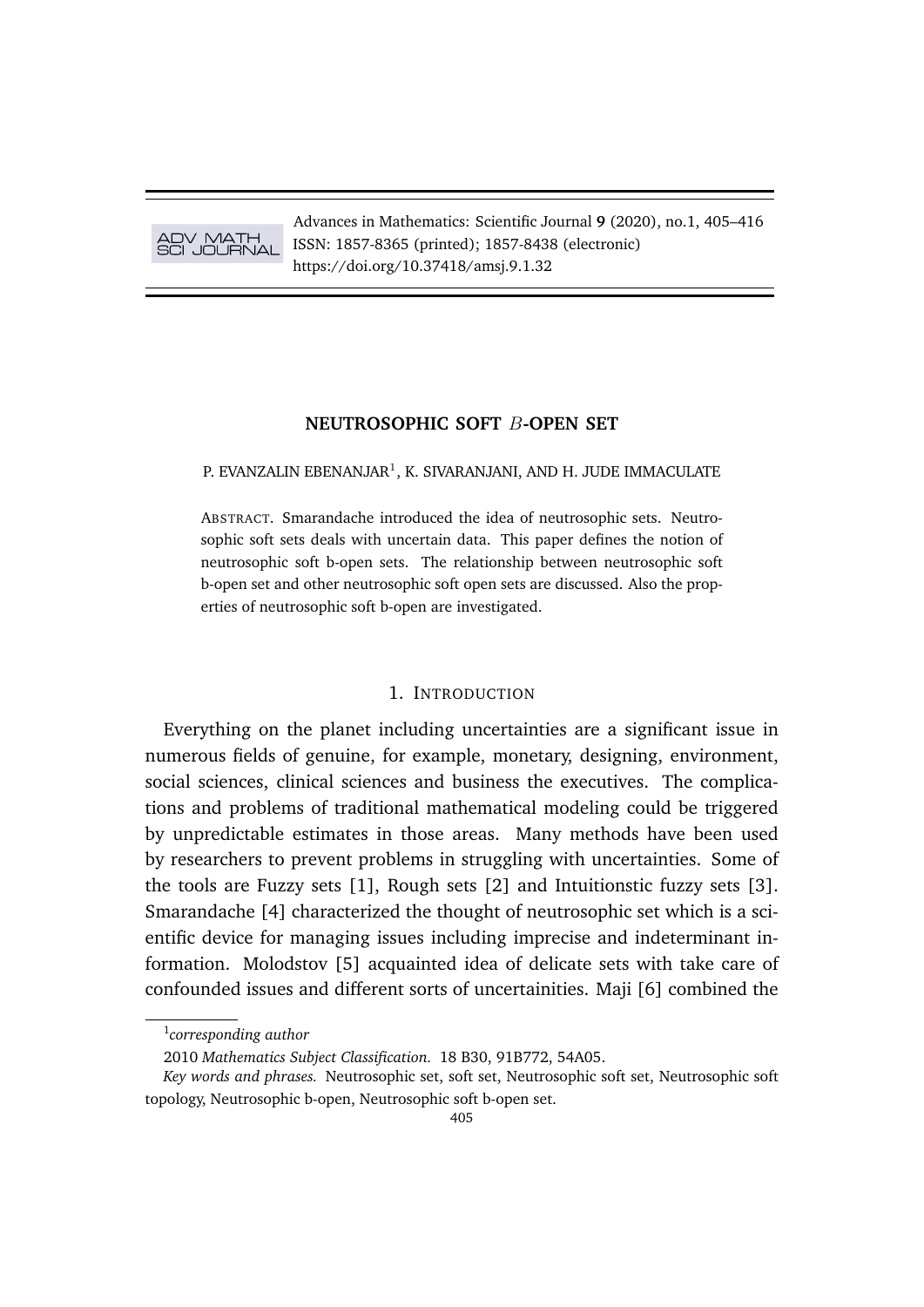406 P. EVANZALIN EBENANJAR, K. SIVARANJANI, AND H. JUDE IMMACULATE

concept of soft set and neutrosophic set together by introducing a new concept called neutrosophic soft set. In [7] neutrosophic soft set was applied in making decision. Several researchers [8–12] applied in various mathematical systems the concept of neutrosophic soft sets. Bera [13] introduced neutrosophic soft topological spaces. Iswaraya et.al. [14] studied the concept of neutrosophic semi-open sets[NSO] and neutrosophic semi-closed sets[NSC]. Arokiarani et.al. [15] defined neutrosophic semi-open (resp. pre-open and  $\alpha$ open) functions and investigated their relations. Rao et.al. [16] introduced neutrosophic pre-open sets. Evanzalin et.al. [17] defined neutrosophic b-open sets. Evanzalin et.al. [18] defined neutrosophic soft region in neutrosophic soft topological space. In this paper, a new class of generalized neutrosophic soft open sets in neutrosophic soft topological spaces, called neutrosophic soft bopen sets, is introduced and studied. Then discussed the relationships among other neutrosophic soft sets. Also the properties of neutrosophic soft b-open are investigated.

# 2. PRELIMINARIES

**Definition 2.1.** [5]. *A pair*  $(F, E)$  *is called a soft set over* X *where*  $F : E \to P(X)$ *is a mapping where*  $P(X)$  *is a power set of* X. We denote  $(F, E)$  by  $\widetilde{F}$ . We write  $\widetilde{F} = \{(e, F(e)) : e \in E\}.$ 

**Definition 2.2.** [4]. *A neutrosophic set (NS)* A *on the universe of discourse* X *is defined as:*  $A = \{ \langle x, T_A(x), I_A(x), F_A(x) \rangle : x \in X \}$  *where*  $T, I, F : X \longrightarrow$  $]-0,1^+[$  *and*  $-0 \le T_A(x) + I_A(x) + F_A(x) \le 3^+$ 

**Definition 2.3.** [6]. *Let* X *be an initial universe set and* E *be a set of parameters. Let* P(X) *denote the set of all neutrosophic soft set(NSS) of* X*. Then the pair (F,E) is called a NSS over* X *where*  $F : E \to P(X)$  *is a mapping. We denote the neutrosophic soft set*  $(F, E)$  *by*  $\widetilde{F}_N$ *.* 

In other words, the neutrosophic soft set  $\widetilde{F}_N$  is a parameterized family of some elements of the set  $P(X)$  and therefore can be written as a set of ordered pair:  $F_N = \{(e, \{ : x \in X\}) e \in E\}$ 

**Definition 2.4.** [13]. *The complement of the neutrosophic soft set*  $\widetilde{F}_N$  *is denoted by*  $(F_N)^c$  and is defined by  $(F_N)^c = \{ (e, \{<\,x, F_{F_{N(e)}}(x), I_{F_{N(e)}}(x), T_{F_{N(e)}}(x) > :$  $x \in X$  :  $e \in E$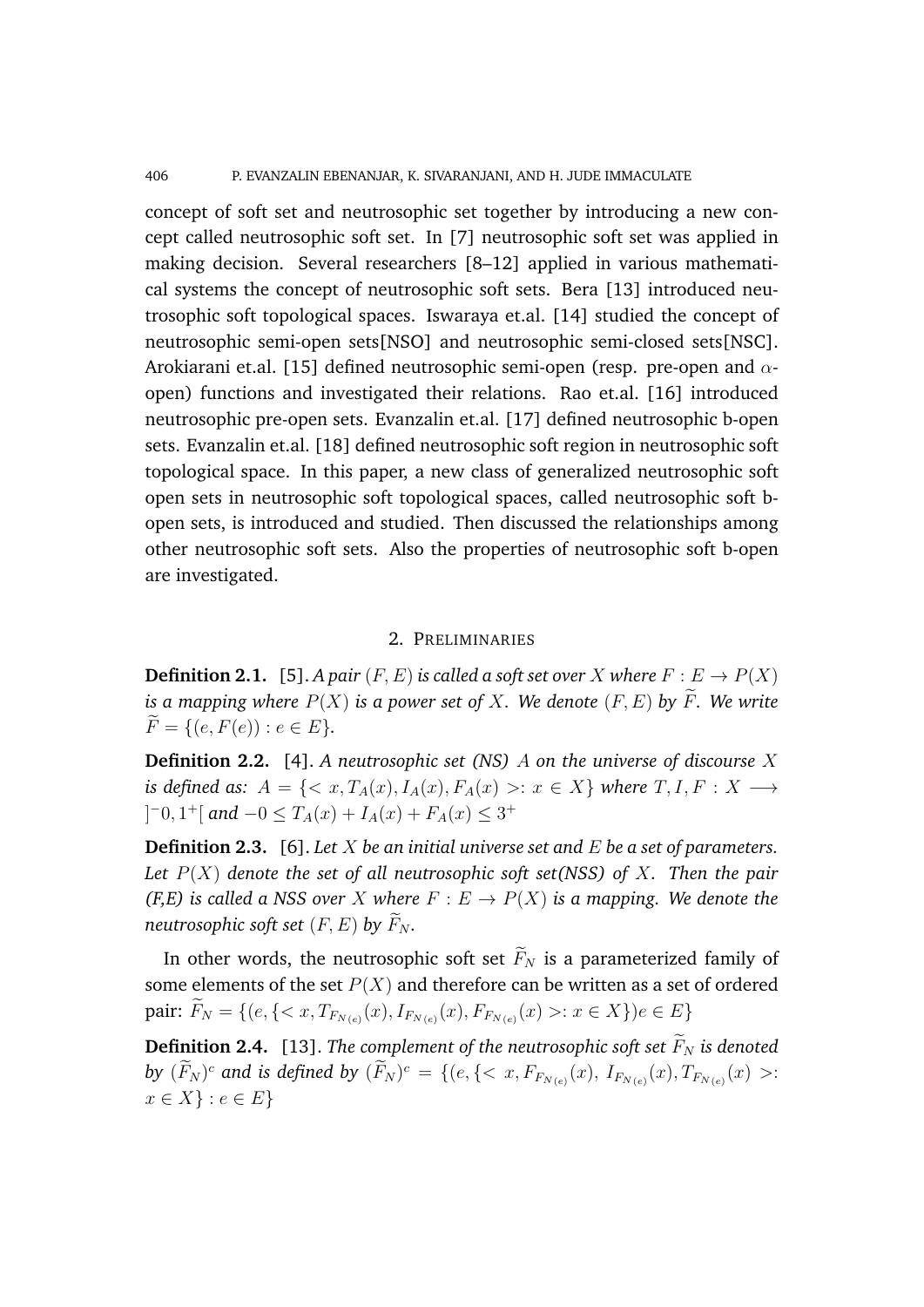**Definition 2.5.** [13]. *For any two neutrosophic soft sets*  $\widetilde{F}_N$  *and*  $\widetilde{G}_N$  *over*  $X$ *,*  $\widetilde{F}_N$ is a neutrosophic soft subset of  $G_N$  if  $T_{F_{N(e)}}(x)\leq T_{G_{N(e)}}(x);$   $I_{F_{N(e)}}(x)\leq I_{G_{N(e)}}(x);$  $F_{F_{N(e)}}(x) \geq F_{G_{N(e)}}(x)$ ; for all  $e \in E$  and  $x \in X$ .

**Definition 2.6.** [13]. A neutrosophic soft set  $\widetilde{F}_N$  over X is said to be null neu $t$ rosophic soft set if  $T_{F_{N(e)}}(x)=0$  ;  $I_{F_{N(e)}}(x)=0$  ;  $F_{F_{N(e)}}(x)=1$ ; for all  $e\in E$  and  $x \in X$ *. It is denoted by*  $\Phi_N$ *.* 

**Definition 2.7.** [13]. A neutrosophic soft set  $\widetilde{F}_N$  over X is said to be absolute  $neutrosophic$  soft set if  $T_{F_{N(e)}}(x)=1$  ;  $I_{F_{N(e)}}(x)=1$  ;  $F_{F_{N(e)}}(x)=0$ ; for all  $e\in E$ *and*  $x \in X$ *. It is denoted by*  $\widetilde{X}_N$ 

**Definition 2.8.** [13]. *The union of two neutrosophic soft sets*  $\widetilde{F}_N$  and  $\widetilde{G}_N$  *is denoted by*  $\widetilde{F}_N \cup \widetilde{G}_N$  and is defined by  $\widetilde{H}_N = \widetilde{F}_N \cup \widetilde{G}_N$ , where the truth-membership, *indeterminacy-membership and falsity membership of*  $\widetilde{H}_N$  are as follows

$$
T_{H_{N(e)}}(x) = \begin{cases} T_{F_{N(e)}}(x) & \text{if } e \in A - B \\ T_{G_{N(e)}}(x) & \text{if } e \in B - A \\ \max\{T_{F_{N(e)}}(x), T_{G_{N(e)}}(x)\} & \text{if } e \in A \cap B, \end{cases}
$$

$$
I_{H_{N(e)}}(x) = \begin{cases} I_{F_{N(e)}}(x) & \text{if } e \in A - B \\ I_{G_{N(e)}}(x) & \text{if } e \in B - A \\ \frac{I_{F_{N(e)}}(x) + I_{G_{N(e)}}(x)}{2} & \text{if } e \in A \cap B, \end{cases}
$$

$$
F_{H_{N(e)}}(x) = \begin{cases} F_{F_{N(e)}}(x) & \text{if } e \in A - B \\ F_{G_{N(e)}}(x) & \text{if } e \in A - B \\ \min\{F_{F_{N(e)}}(x), F_{G_{N(e)}}(x)\} & \text{if } e \in B - A \\ \min\{F_{F_{N(e)}}(x), F_{G_{N(e)}}(x)\} & \text{if } e \in A \cap B. \end{cases}
$$

**Definition 2.9.** [13]. *The intersection of two neutrosophic soft sets*  $\widetilde{F}_N$  and  $\widetilde{G}_N$ *is denoted by*  $\widetilde{F}_N \cap \widetilde{G}_N$  and *is defined by*  $\widetilde{H}_N = \widetilde{F}_N \cap \widetilde{G}_N$ *, where the truthmembership, indeterminacy-membership and falsity membership of*  $\widetilde{H}_N$  *are as follows*

$$
T_{H_{N(e)}}(x) = min\{T_{F_{N(e)}}(x), T_{G_{N(e)}}(x)\},
$$
  
\n
$$
I_{H_{N(e)}}(x) = \frac{I_{F_{N(e)}}(x) + I_{G_{N(e)}}(x)\}}{2},
$$
  
\n
$$
F_{H_{N(e)}}(x) = max\{F_{F_{N(e)}}(x), F_{G_{N(e)}}(x)\}.
$$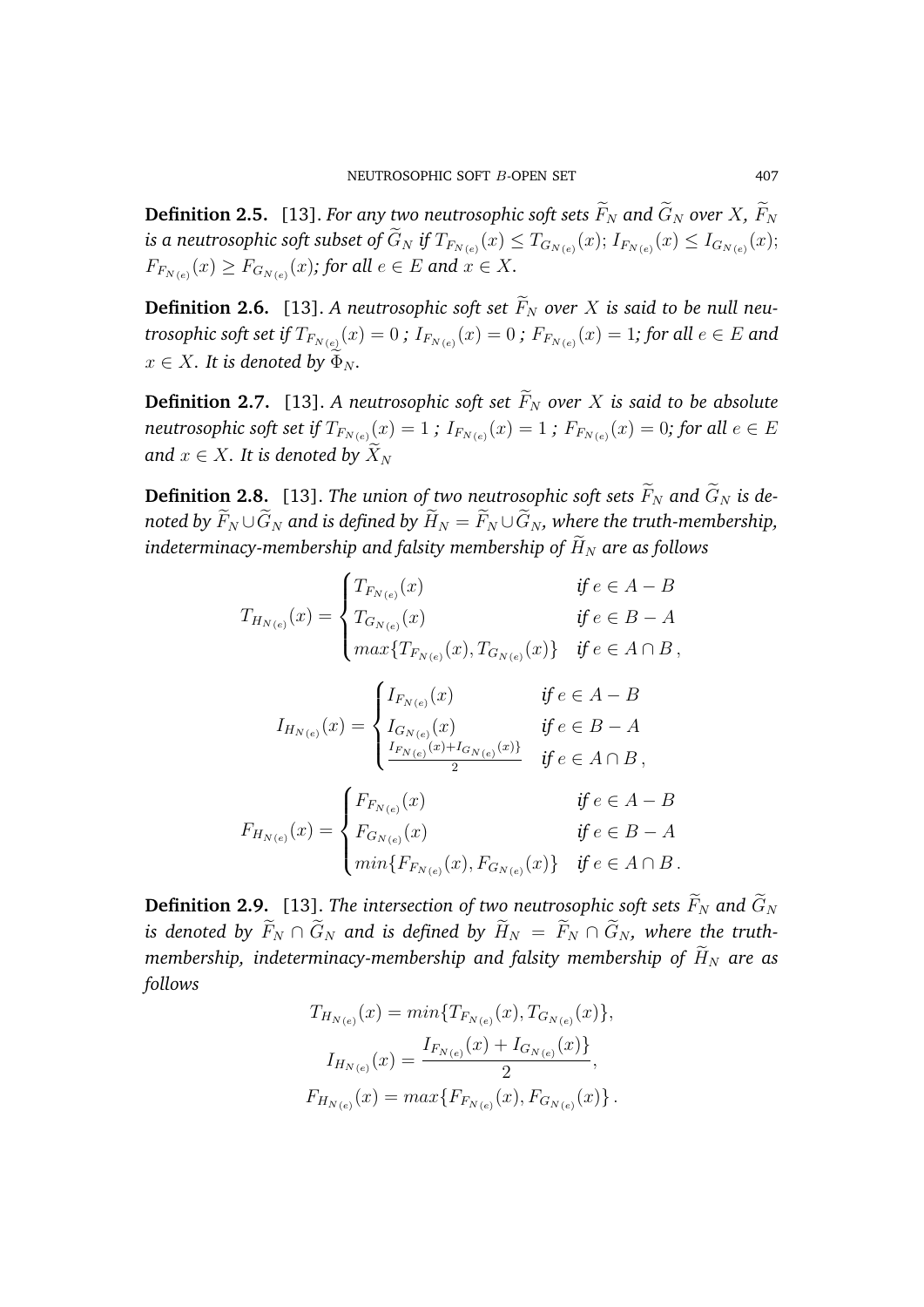**Definition 2.10.** [13]. *Let* NSS(X, E) *be the family of all neutrosophic soft sets over* X and  $\widetilde{\tau}_N \subset \text{NSS}(X, E)$ *. Then*  $\widetilde{\tau}_N$  *is called neutrosophic soft topology on* (X, E) *if the following conditions are satisfied:*

- (i)  $\widetilde{\Phi}_N$ ,  $\widetilde{X}_N \in \widetilde{\tau}_N$
- (ii)  $\tilde{\tau}_N$  *is closed under arbitrary union.*
- (iii)  $\widetilde{\tau}_N$  *is closed under finite intersection.*

Then the triplet  $(X, \widetilde{\tau}_N, E)$  is called neutrosophic soft topological space. The members of  $\widetilde{\tau}_N$  are called neutrosophic soft open sets in  $(X, \widetilde{\tau}_N, E)$ . A neutrosophic soft set  $\widetilde{F}_N$  in  $NSS(X, E)$  is soft closed in  $(X, \widetilde{\tau}_N, E)$  if its complement  $(\widetilde{F}_N)^c$  is neutrosophic soft open set in  $(X, \widetilde{\tau}_N, E)$ .

The neutrosophic soft closure of  $\widetilde{F}_N$  is the neutrosophic soft set,  $N\tilde{s}cl(\widetilde{F}_N ) = \bigcap \{ \widetilde{G}_N : \widetilde{G}_N \text{ is neutrosophic soft closed and } \widetilde{F}_N \subseteq \widetilde{G}_N \}.$ 

The neutrosophic soft interior of  $\widetilde{F}_N$  is the neutrosophic soft set,  $N\tilde{s}int(\widetilde{F}_N ) = \cup \{ \widetilde{O}_N : \widetilde{O}_N \text{ is neutrosophic soft closed and } \widetilde{O}_N \subseteq \widetilde{F}_N \}.$ 

It is easy to see that  $\widetilde{F}_N$  is neutrosophic soft open if and only if  $\widetilde{F}_N = N\widetilde{s}int(\widetilde{F}_N )$  and neutrosophic soft closed if and only if  $\widetilde{F}_N = N\widetilde{s}cl(\widetilde{F}_N ).$ 

**Definition 2.11.** [18]. *Let*  $(X, \tilde{\tau}_N, E)$  *be a neutrosophic soft topological space* and  $F_N$  be a neutrosophic soft open set in  $(X, E)$ , then  $F_N$  is called:

- (i) *Neutrosophic soft*  $\alpha$ -open iff  $\widetilde{F}_N \subseteq N\widetilde{s}int(N\widetilde{s}cl(N\widetilde{s}int(\widetilde{F}_N))),$
- (ii) *Neutrosophic soft pre-open iff*  $\widetilde{F}_N \subseteq N\widetilde{s}int(N\widetilde{s}cl(\widetilde{F}_N))$ *,*
- (iii) *Neutrosophic soft semi-open iff*  $\widetilde{F}_N \subset N\tilde{S}cl(N\tilde{S}int(\widetilde{F}_N))$ ,
- (iv) *Neutrosophic soft*  $\beta$ -open iff  $\widetilde{F}_N \subseteq N\widetilde{S}cl(N\widetilde{S}int(N\widetilde{S}cl(\widetilde{F}_N))),$
- (v) *Neutrosophic soft regular-open iff*  $\widetilde{F}_N = N \widetilde{s} int(N \widetilde{s} cl(\widetilde{F}_N)).$

**Definition 2.12.** [18]. *Let*  $(X, \widetilde{\tau}_N, E)$  *be a neutrosophic soft topological space and*  $\widetilde{F}_N \in NSS(X, E)$ *, then*  $\widetilde{F}_N$  *is called:* 

- (i) *Neutrosophic soft*  $\alpha$ -closed iff  $N\tilde{S}cl(N\tilde{S}int(N\tilde{S}cl(\tilde{F}_N))) \subseteq \tilde{F}_N$ ,
- (ii) *Neutrosophic soft pre-closed iff*  $N\tilde{g}cl(N\tilde{s}int(\tilde{F}_N)) \subseteq \tilde{F}_N$ ,
- (iii) *Neutrosophic soft semi-clsed iff*  $N\tilde{s}int(N\tilde{s}cl(\tilde{F}_N)) \subseteq \tilde{F}_N$ ,
- (iv) *Neutrosophic soft*  $\beta$ -closed iff  $N\tilde{\nu}$  ( $N\tilde{\nu}$   $(N\tilde{\nu}$   $(N\tilde{\nu}$   $(nK_N))$ )  $\subseteq$   $\widetilde{F}_N$ ,
- (v) *Neutrosophic soft regular-closed iff*  $\widetilde{F}_N = N \widetilde{S} cl(N \widetilde{S} int(\widetilde{F}_N))$ .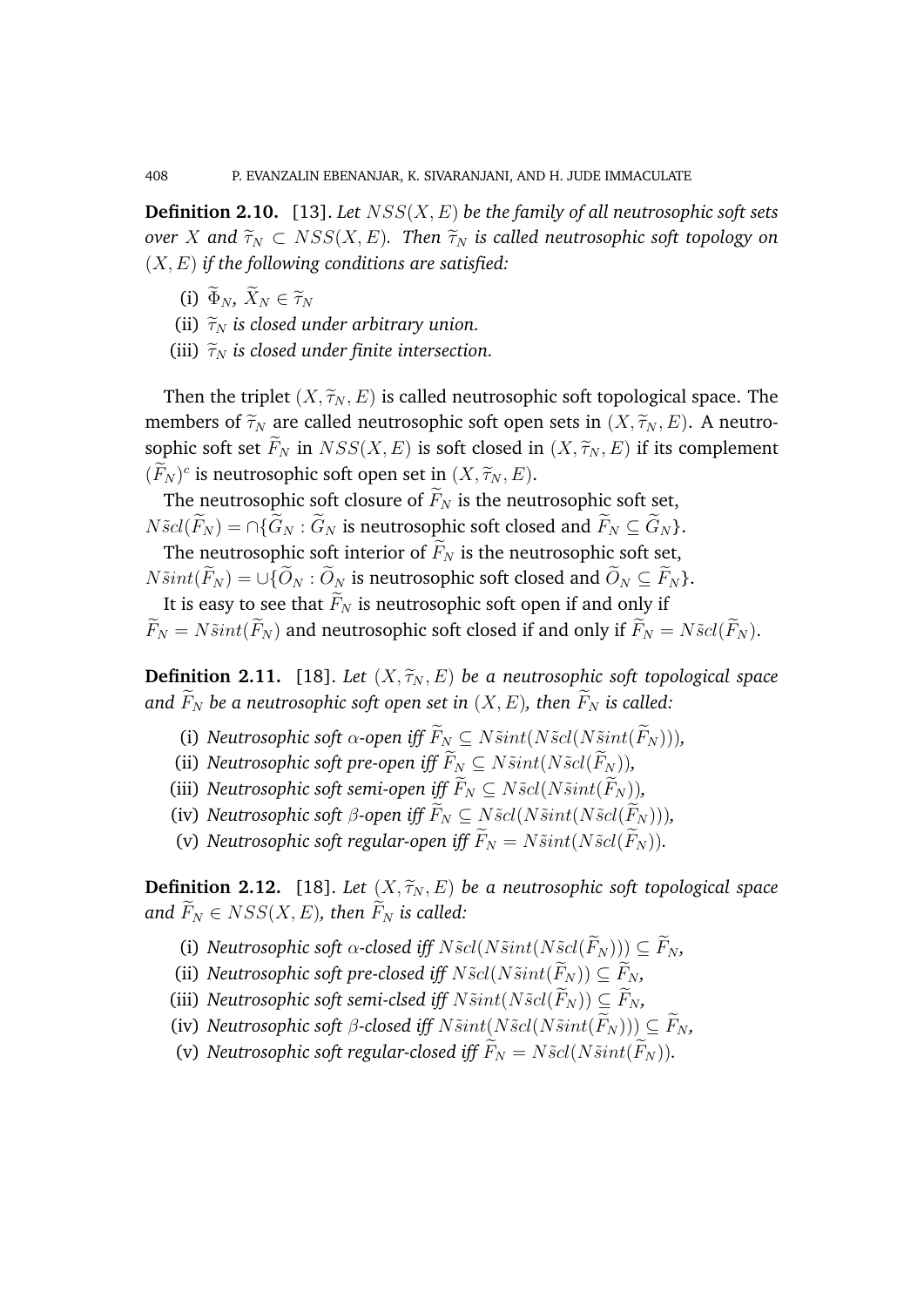**Definition 3.1.** *A NSS*  $\widetilde{F}_N$  *in a NSTS X is called* 

- (i) *neutrosophic soft* b-open (NSBO) set iff  $\widetilde{F}_N \subseteq N\widetilde{s}int(N\widetilde{s}cl(\widetilde{F}_N))\cup N\widetilde{s}cl(N\widetilde{s}int(\widetilde{F}_N))$ ,
- (ii) *neutrosophic soft b-closed (NSBC) set iff*  $\widetilde{F}_N \supset N \widetilde{sint}(N \widetilde{scl}(\widetilde{F}_N)) \cap N \widetilde{scl}(N \widetilde{sint}(\widetilde{F}_N))$ .

It is obvious that  $NSPO(X) \cup NSSO(X) \subseteq NSBO(X)$ . The inclusion cannot be replaced with equalities.

**Theorem 3.1.** For a NSS  $\widetilde{F}_N$  in a NSTS X

- (i)  $\overline{F}_N$  *is a NSBO set iff*  $(F_N)^c$  *is a NSBC set.*
- (ii)  $\tilde{F}_N$  is a NSBC set iff  $(\tilde{F}_N)^c$  is a NSBO set.

*Proof.* Obvious from the definition. □

**Definition 3.2.** *Let*  $(X, \widetilde{\tau}_N, E)$  *be a NSTS and*  $\widetilde{F}_N$  *be a NSS over* X.

- (i) *Neutrosophic soft b-interior of*  $\widetilde{F}_N$  *briefly*  $[N \widetilde{b} \widetilde{b} \widetilde{m} \widetilde{b} \widetilde{m}]$  *is the union of all neutrosophic soft b-open sets of* X *contained in*  $\widetilde{F}_N$ *. That is,*  $N\widetilde{s}bint(\widetilde{F}_N)$  =  $\cup \{ \widetilde{G}_N : \widetilde{G}_N \text{ is a NSBO set in } X \text{ and } \widetilde{G}_N \subseteq \widetilde{F}_N \}.$
- (ii) *Neutrosophic soft b-closure of*  $\widetilde{U}_N$  *briefly* [*N* $\widetilde{S}$ *bcl*( $\widetilde{F}_N$ )] *is the intersection of all neutrosophic soft b-closed sets of*  $X$  *contained in*  $\widetilde{F}_N$ *. That is,*  $N\tilde{s}bel(\widetilde{F}_N) = \bigcap \{\widetilde{H}_N : \widetilde{H}_N \text{ is a NSBC set in } X \text{ and } \widetilde{H}_N \supseteq \widetilde{F}_N \}.$

Clearly  $N\tilde{s}bel(\widetilde{F}_N)$  is the smallest neutrosophic soft b-closed set over X which contains  $\widetilde{F}_N$  and  $N\widetilde{s}bint(\widetilde{F}_N)$  is the largest neutrosophic soft b-open set over X which is contained in  $\widetilde{F}_N$ .

**Theorem 3.2.** *Let*  $\widetilde{F}_N$  *be a NSS in a NSTS X. Then,* 

(i)  $(N\tilde{s}bint(\overline{F}_N))^c = N\tilde{s}bcl((\overline{F}_N)^c)$ (ii)  $(N\tilde{s}bcl(\tilde{F}_N))^c = N\tilde{s}bint((\tilde{F}_N)^c)$ 

*Proof.* (i) Let  $\widetilde{F}_N$  be a NSS in NSTS. Now  $N\widetilde{s}bint(\widetilde{F}_N) = \bigcup \{ \widetilde{D}_N : \widetilde{D}_N \text{ is a NSBO} \}$ set in X and  $\widetilde{D}_N \subseteq \widetilde{F}_N$ . Then  $(N\widetilde{S}bint(\widetilde{F}_N))^c = [\cup \{ \widetilde{D}_N : \widetilde{D}_N \text{ is a NSBO set in } \mathbb{R}\})$ Z and  $D_N \subseteq F_N$ }<sup> $]$ c</sup> =  $\bigcap \{ (D_N)^c : (D_N)^c$  is a NSBC set in X and  $(D_N)^c \subseteq (F_N)^c$ . Replacing  $(D_N)^c$  by  $M_N$ , we get  $NSbint (F_N)^c = \bigcap \{M_N : M_N \text{ is a NSBC set in } \}$ X and  $\tilde{M}_N \supseteq (\tilde{F}_N)^c$ ,  $(N\tilde{s}bint(\tilde{F}_N))^c = N\tilde{s}bel((\tilde{F}_N))^c$ . This proves (i). Analogously (ii) can be proved.

**Lemma 3.1.** *In a NSTS we have the following*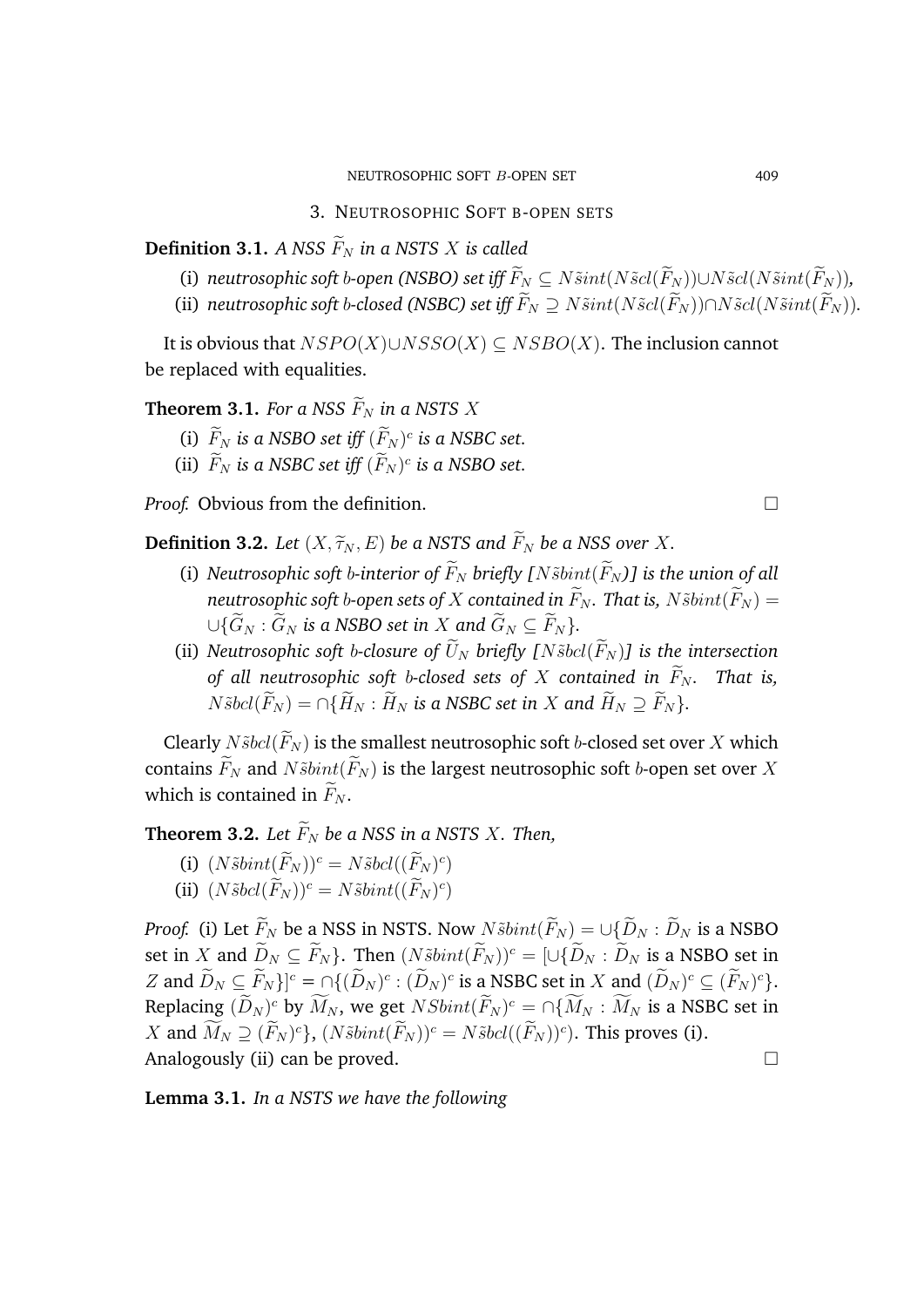- 
- 410 P. EVANZALIN EBENANJAR, K. SIVARANJANI, AND H. JUDE IMMACULATE
	- (i) *Every neutrosophic soft regular open set is neutrosophic soft open.*
	- (ii) *Every neutosophic soft open set is neutrosophic soft* α*-open.*
	- (iii) *Every neutrosophic soft* α*-open set is both neutrosophic soft semi-open and neutrosophic soft pre-open.*
	- (iv) *Every neutrosophic soft semi-open set and every neutrosophic soft pre-open set is neutrosophic soft b-open.*

**Theorem 3.3.** *In a neutrosophic soft topological space* X

- (i) *Every neutrosophic soft pre-open set is a neutrosophic soft b-open set.*
- (ii) *Every neutrosophic soft semi-open set is a neutrosophic soft b-open set.*

*Proof.* (i) Let  $\widetilde{F}_N$  be a NSPO set in a NSTS X. Then  $\widetilde{F}_N \subseteq N \widetilde{s}$ *int*  $N \widetilde{s}$ *cl*( $\widetilde{F}_N$ ) which implies  $\widetilde{F}_N \subseteq N \widetilde{s}$ int  $N \widetilde{s}cl(\widetilde{F}_N) \cup N \widetilde{s}$ int $\widetilde{F}_N \subseteq N \widetilde{s}$ int  $N \widetilde{s}cl(\widetilde{F}_N \cup N \widetilde{s}cl N \widetilde{s}$ int $\widetilde{F}_N$ . Thus  $\widetilde{F}_N$  is a NSBO set.

(ii) Let  $\widetilde{F}_N$  be a NSSO set in a NSTS X. Then  $\widetilde{F}_N \subseteq N \tilde{s}cl N \tilde{s} int(\widetilde{F}_N)$  which implies  $\widetilde{F}_N \subseteq N\widetilde{s}clN\widetilde{s}int(\widetilde{F}_N) \cup N\widetilde{s}int\widetilde{F}_N \subseteq N\widetilde{s}cl N\widetilde{s}int\widetilde{F}_N \cup N\widetilde{s}int N\widetilde{s}cl\widetilde{F}_N.$ Thus  $\widetilde{F}_N$  is a NSBO set.

**Theorem 3.4.** *Let*  $\widetilde{F}_N$  *be a NSS in NSTS*  $(X, \widetilde{\tau}, E)$ *. Then* 

- (i)  $N\tilde{s}sc\tilde{F}_N = \tilde{F}_N \cup N\tilde{s}intN\tilde{s}cl\tilde{F}_N$  and  $N\tilde{s}sint\tilde{F}_N = \tilde{F}_N \cap N\tilde{s}clN\tilde{s}int\tilde{F}_N$ .
- (ii)  $N\tilde{s}pcl\tilde{F}_N = \tilde{F}_N \cup N\tilde{s}clN\tilde{s}int\tilde{F}_N$  and  $N\tilde{s}pint\tilde{F}_N = \tilde{F}_N \cap N\tilde{s}intN\tilde{s}cl\tilde{F}_N$ .

*Proof.* (i)  $N\tilde{s}c\tilde{F}_N \supseteq N\tilde{s}intN\tilde{s}c\tilde{F}_N \supseteq N\tilde{s}intN\tilde{s}c\tilde{F}_N$ , and  $\tilde{F}_N \cup N\tilde{s}c\tilde{F}_N =$  $N\tilde{s}sc\tilde{F}_N \supseteq \tilde{F}_N \cup N\tilde{s}intN\tilde{s}cl\tilde{F}_N$ . So,

(3.1)  $\widetilde{F}_N \cup N\widetilde{s}intN\widetilde{s}cl\widetilde{F}_N \subset N\widetilde{s}scl\widetilde{F}_N$ .

Also  $\widetilde{F}_N \subseteq N\tilde{s}sch\widetilde{F}_N$ ,  $N\tilde{s}intN\tilde{s}cl\widetilde{F}_N \subseteq N\tilde{s}isl\widetilde{F}_N \subseteq N\tilde{s}sel\widetilde{F}_N$ .

(3.2) 
$$
\widetilde{F}_N \cup N\widetilde{s}int N\widetilde{s}cl\widetilde{F}_N \subseteq N\widetilde{s}cl\widetilde{F}_N \cup \widetilde{F}_N \subseteq N\widetilde{s}cl\widetilde{F}_N.
$$

From (3.1) and (3.2),  $N\tilde{s}sc\tilde{F}_N = \tilde{F}_N \cup N\tilde{s}intN\tilde{s}cl\tilde{F}_N$ .  $N\tilde{s}sint \widetilde{F}_N = \widetilde{F}_N \cap N\tilde{s}clN\tilde{s}int \widetilde{F}_N$  can be proved by taking the complement of  $N\tilde{s}sc\tilde{F}_N = \tilde{F}_N \cup N\tilde{s}intN\tilde{s}c\tilde{F}_N$ . This proves (i). The proof for (ii) is analogous.  $\Box$ 

**Theorem 3.5.** Let  $\widetilde{F}_N$  be a NSS in NSTS. Then:

- (i)  $N\tilde{s}bcl\widetilde{F}_N = N\tilde{s}scl\widetilde{F}_N \cap N\tilde{s}pcl\widetilde{F}_N$ ,
- (ii)  $N\tilde{s}bint\widetilde{F}_N = N\tilde{s}sint\widetilde{F}_N \cup N\tilde{s}pint\widetilde{F}_N$ .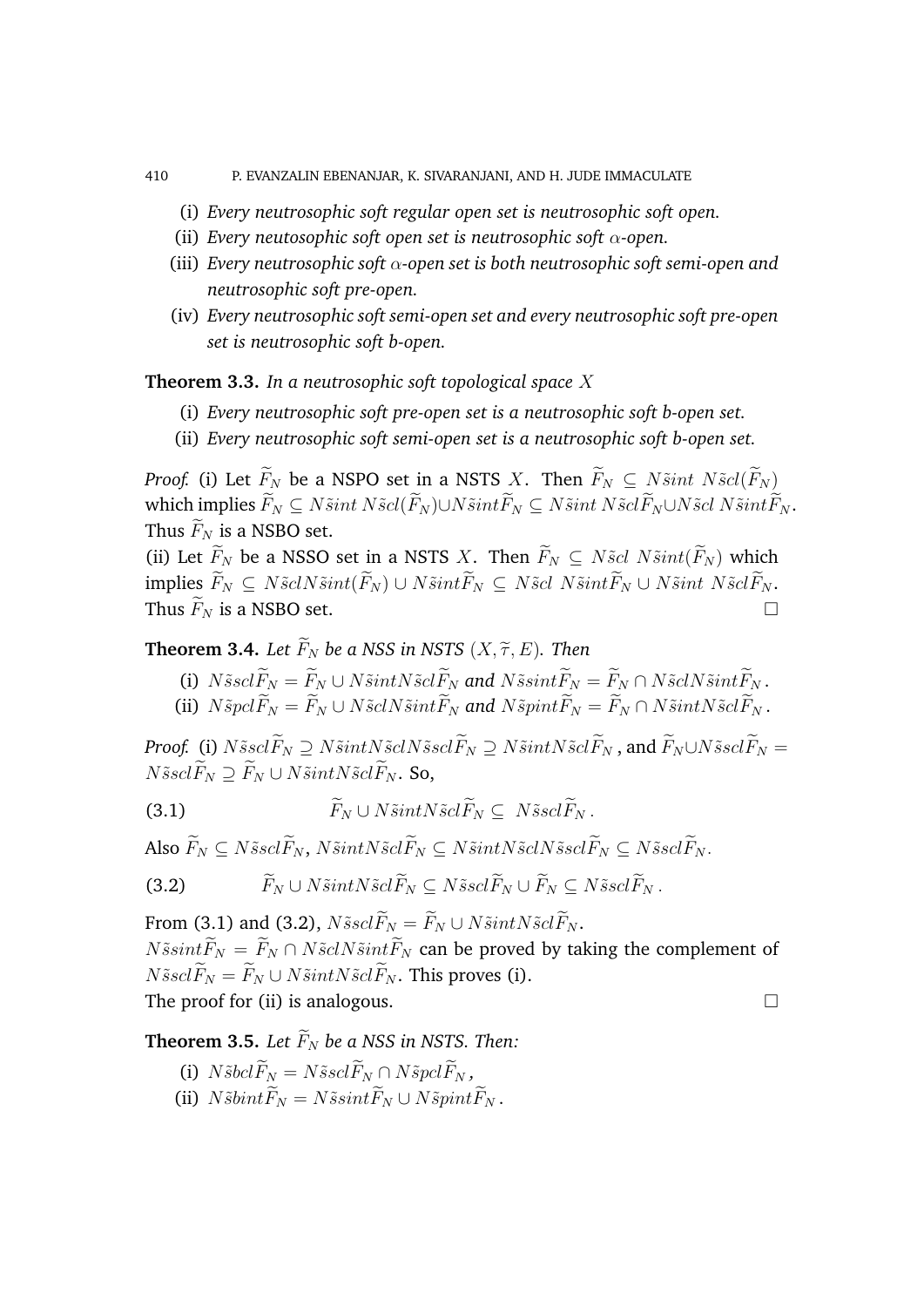*Proof.* (i) Since  $N\tilde{s}bcl\tilde{F}_N$  is a NSBO set. We have

 $N\tilde{s}bel\widetilde{F}_N \supseteq N\tilde{s}intN\tilde{s}cl(N\tilde{s}bel\widetilde{F}_N) \cap N\tilde{s}clN\tilde{s}int(N\tilde{s}bel\widetilde{F}_N) \supseteq N\tilde{s}intN\tilde{s}clN\tilde{s}int\widetilde{F}_N$ and also  $N\tilde{s}bcl\widetilde{F}_N\supseteq \widetilde{F}_N\cup N\tilde{s}c\widetilde{F}_N\cap N\tilde{s}c\widetilde{F}_N\cap N\tilde{s}c\widetilde{F}_N=N\tilde{s}scl\widetilde{F}_N\cap N\tilde{s}pc\widetilde{F}_N$  . The reverse inclusion is clear. Therefore  $N\tilde{s}bcl\widetilde{F}_N=N\tilde{s}scl\widetilde{F}_N\cap N\tilde{s}pcl\widetilde{F}_N.$ Analogously (ii) can be proved.

**Theorem 3.6.** *Let* U *be a NSS in NSTS. Then:*

- (i)  $N\tilde{s}scN\tilde{s}sint\tilde{F}_N=N\tilde{s}sint\tilde{F}_N\cup N\tilde{s}intN\tilde{s}cN\tilde{s}int\tilde{F}_N$ ,
- (ii)  $N\tilde{s}sintN\tilde{s}sc\tilde{F}_N = N\tilde{s}sc\tilde{F}_N \cap N\tilde{s}clN\tilde{s}intN\tilde{s}cl\tilde{F}_N$ .

*Proof.* We have:

$$
N\tilde{s}scN\tilde{s}sint\tilde{F}_N = N\tilde{s}sint\tilde{F}_N \cup N\tilde{s}intN\tilde{s}cl(N\tilde{s}sint\tilde{F}_N)
$$
  
\n
$$
= N\tilde{s}sint\tilde{F}_N \cup N\tilde{s}int(N\tilde{s}cl[\tilde{F}_N \cap N\tilde{s}clN\tilde{s}int\tilde{F}_N])
$$
  
\n
$$
\subseteq N\tilde{s}sint\tilde{F}_N \cup N\tilde{s}int[N\tilde{s}cl(\tilde{F}_N \cap N\tilde{s}cl(N\tilde{s}int\tilde{F}_N)]
$$
  
\n
$$
= N\tilde{s}sint\tilde{F}_N \cup N\tilde{s}int[N\tilde{s}cl(N\tilde{s}int\tilde{F}_N)].
$$

To establish the opposite inclusion we observe that:

$$
N\tilde{s}scl(N\tilde{s}sint\tilde{F}_N) = N\tilde{s}sint\tilde{F}_N \cup N\tilde{s}intN\tilde{s}cl(N\tilde{s}sint\tilde{F}_N)
$$
  
\n
$$
\supseteq N\tilde{s}sint\tilde{F}_N \cup N\tilde{s}intN\tilde{s}cl(N\tilde{s}int\tilde{F}_N)
$$

Therefore we have  $N\tilde{s}sclN\tilde{s}sint\tilde{F}_N=N\tilde{s}sint\tilde{F}_N\cup N\tilde{s}intN\tilde{s}clN\tilde{s}int\tilde{F}_N.$ 

This proves (i), and the proof for (ii) is analogous.  $\Box$ 

**Theorem 3.7.** Let  $\widetilde{F}_N$  be a NSS in NSTS. Then:

- (i)  $N\tilde{sp}clN\tilde{sp}int\tilde{F}_N=N\tilde{sp}int\tilde{F}_N\cup N\tilde{s}clN\tilde{s}int\tilde{F}_N$ ,
- (ii)  $N\tilde{s}pintN\tilde{s}pcl\widetilde{F}_N = N\tilde{s}pcl\widetilde{F}_N \cap N\tilde{s}intN\tilde{s}cl\widetilde{F}_N$ .

*Proof.* We have:

$$
N\tilde{sp}clN\tilde{sp}int\tilde{F}_N = N\tilde{sp}int\tilde{F}_N \cup N\tilde{s}clN\tilde{s}int(N\tilde{sp}int\tilde{F}_N)
$$
  
\n
$$
= N\tilde{s}pint\tilde{F}_N \cup N\tilde{s}clN\tilde{s}int[\tilde{F}_N \cap N\tilde{s}intN\tilde{s}cl\tilde{F}_N])
$$
  
\n
$$
= N\tilde{s}pint\tilde{F}_N \cup N\tilde{s}cl[N\tilde{s}int\tilde{F}_N \cap N\tilde{s}int(N\tilde{s}intN\tilde{s}cl\tilde{F}_N)]
$$
  
\n
$$
= N\tilde{s}pint\tilde{F}_N \cup N\tilde{s}cl[N\tilde{s}int\tilde{F}_N].
$$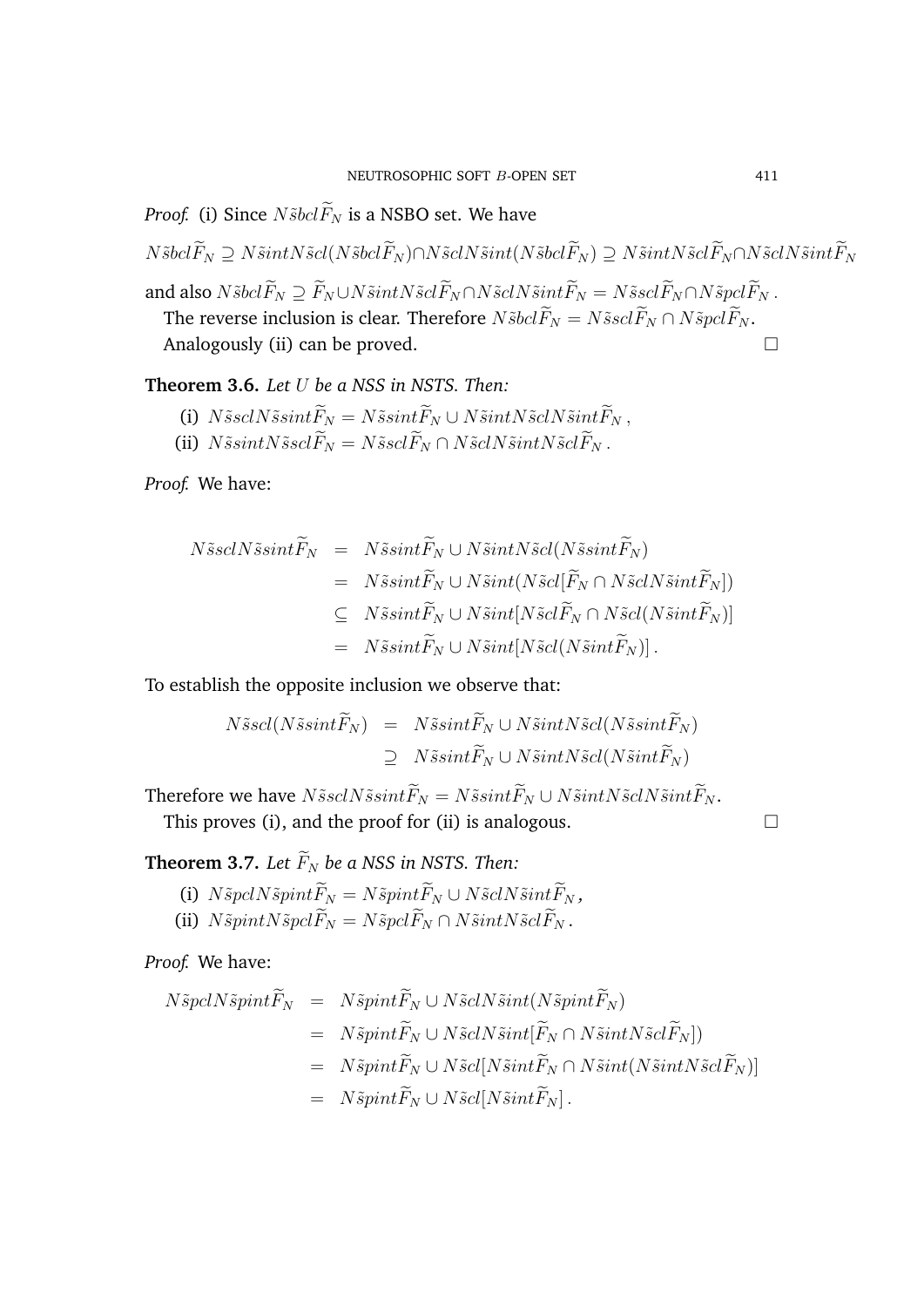To establish the opposite inclusion we observe that,

$$
N\tilde{s}scl(N\tilde{s}sint\tilde{F}_N) = N\tilde{s}sint\tilde{F}_N \cup N\tilde{s}intN\tilde{s}cl(N\tilde{s}sint\tilde{F}_N)
$$
  
\n
$$
\supseteq N\tilde{s}sint\tilde{F}_N \cup N\tilde{s}intN\tilde{s}cl(N\tilde{s}int\tilde{F}_N).
$$

Therefore we have  $N\tilde{s}scN\tilde{s}sint\tilde{F}_N=N\tilde{s}sint\tilde{F}_N\cup N\tilde{s}intN\tilde{s}clN\tilde{s}int\tilde{F}_N.$ 

This proves (i), and analogously (ii) can be proved.  $\Box$ 

**Theorem 3.8.** *In a NSTS* X*, every NSBO (NSBC) set is neutrosophic soft* β*open(neutrosophic soft* β*-closed) set.*

*Proof.* Let  $\widetilde{F}_N$  be a NSBO set in NSTS. Then:

$$
\widetilde{F}_N \subseteq N\tilde{s}cl(N\tilde{s}int(\widetilde{F}_N)) \cup N\tilde{s}int(N\tilde{s}cl(\widetilde{F}_N))
$$
\n
$$
\subseteq N\tilde{s}cl(N\tilde{s}int(N\tilde{s}cl(\widetilde{F}_N))) \cup N\tilde{s}int(N\tilde{s}cl(\widetilde{F}_N))
$$
\n
$$
\subseteq N\tilde{s}cl(N\tilde{s}int(N\tilde{s}cl(\widetilde{F}_N))).
$$

Thus  $\widetilde{F}_N$  is neutrosophic soft  $\beta$ -open set. The converse is not true.

# **Theorem 3.9.** *In a NSTS* X

- (i) *An arbitrary union of NSBO sets is a NSBO set.*
- (ii) *An arbitrary intersection of NSBC sets is a NSBC set.*

*Proof.* (i) Let  $(\widetilde{F}_N)_{\alpha}$  be a collection of NSBO sets in NSTS. Then for each  $\alpha$ ,

$$
(\overline{F}_N)_{\alpha} \subseteq N\tilde{s}cl(N\tilde{s}int(\overline{F}_N)_{\alpha}) \cup N\tilde{s}int(N\tilde{s}cl(\overline{F}_N)_{\alpha}).
$$

Now,

$$
\bigcup (\widetilde{F}_N)_{\alpha} \subseteq \bigcup [N\tilde{s}cl(N\tilde{s}int(\widetilde{F}_N)_{\alpha}) \cup N\tilde{s}int(N\tilde{s}cl(\widetilde{F}_N)_{\alpha})] \subseteq [N\tilde{s}cl(N\tilde{s}int(\bigcup (\widetilde{F}_N)_{\alpha})) \cup N\tilde{s}int(N\tilde{s}cl(\bigcup (\widetilde{F}_N)_{\alpha}))].
$$

Hence  $\cup(\widetilde{F}_N)_{\alpha}$  is a NSBO set.

(ii) Similarly by taking complements.

**Theorem 3.10.** *In NSTS X,*  $\widetilde{F}_N$  *is NSBC (NSBO) set if and only if*  $\widetilde{F}_N = N \widetilde{s} bcl \widetilde{F}_N$  $(\widetilde{F}_N = N\widetilde{s}bint\widetilde{F}_N)$ .

*Proof.* Suppose that

$$
\widetilde{F}_N = N \widetilde{s} bcl \widetilde{F}_N = \bigcap \{ \widetilde{H}_N : \widetilde{H}_N \text{ is a NSBC set in } X \text{ and } \widetilde{H}_N \supseteq \widetilde{F}_N \}.
$$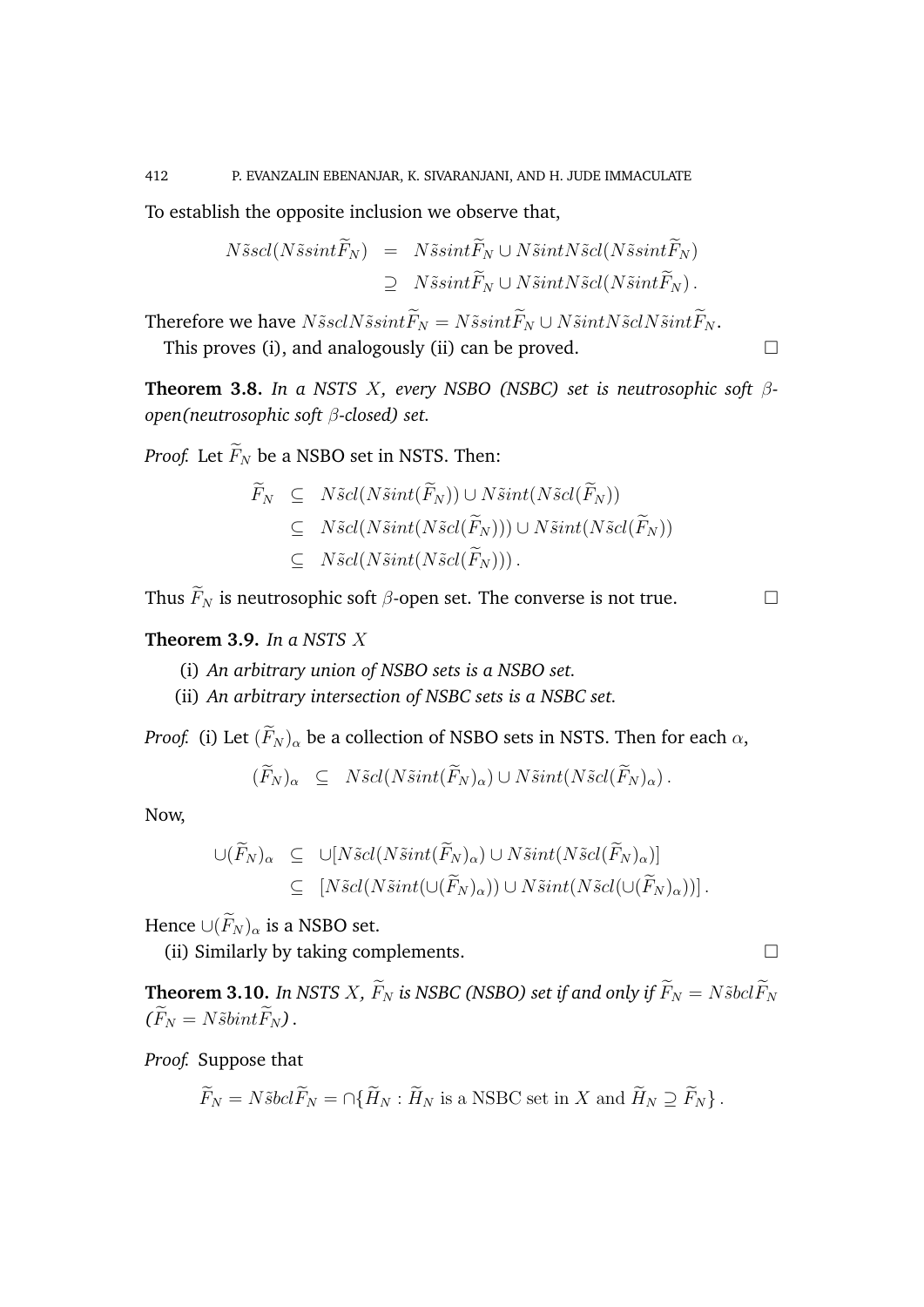That implies  $\widetilde{F}_N \in \bigcap \{ \widetilde{H}_N : \widetilde{H}_N \text{ is a NSBC set in } X \text{ and } \widetilde{H}_N \supseteq \widetilde{F}_N \}$ . That implies  $F_N$  is NSBC set.

Conversely, suppose  $\widetilde{F}_N$  is NSBC set in X. we take  $\widetilde{F}_N \subseteq \widetilde{F}_N$  and  $\widetilde{F}_N$  is NSBC set. Therefore  $\widetilde{F}_N \in \bigcap \{ \widetilde{H}_N : \widetilde{H}_N \text{ is a NSBC set in } X \text{ and } \widetilde{H}_N \supseteq \widetilde{F}_N \}$ .  $\widetilde{F}_N \subseteq \widetilde{H}_N$ implies  $\widetilde{F}_N \subseteq \bigcap \{\widetilde{H}_N : \widetilde{H}_N \text{ is a NSBC set in } X \text{ and } \widetilde{H}_N \supseteq \widetilde{F}_N \} = N \widetilde{s} bcl \widetilde{F}_N.$ For  $\widetilde{F}_N = N\widetilde{s}bint \widetilde{F}_N$  we apply neutrosophic soft interior.

**Theorem 3.11.** *Let*  $(X, \widetilde{\tau}_N, E)$  *be a neutrosophic soft topological space over* X *and*  $F_N \in NSBC$  *set. Then:* 

- (i)  $N\tilde{s}bcl\widetilde{\Phi}_N=\Phi_N$ ,
- (ii)  $N\tilde{s}bint\widetilde{\Phi}_N = \Phi_N$ ,
- (iii)  $N\tilde{s}bcl\widetilde{F}_N$  *is a NSBC set*,
- (iv)  $N\tilde{s}bcl(N\tilde{s}bcl\tilde{F}_N) = N\tilde{s}bcl\tilde{F}_N$ .

*Proof.* proof is obvious. □

**Theorem 3.12.** *In NSTS* X*, the following relation hold:*

- (i)  $N\tilde{s}bcl(\widetilde{F}_N \cup \widetilde{G}_N) \supset N\tilde{s}bcl\widetilde{F}_N \cup N\tilde{s}bcl\widetilde{G}_N$ .
- (ii)  $N\tilde{s}bel(\widetilde{F}_N \cap \widetilde{G}_N) \subseteq N\tilde{s}bel\widetilde{F}_N \cap N\tilde{s}bel\widetilde{G}_N$ .

*Proof.* (i)  $\widetilde{F}_N \subset \widetilde{F}_N \cup \widetilde{G}_N$  or  $\widetilde{G}_N \subset \widetilde{F}_N \cup \widetilde{G}_N$ . That implies  $N\tilde{s}bcl(\widetilde{F}_N) \subseteq N\tilde{s}bcl[\widetilde{F}_N \cup \widetilde{G}_N],$ 

or

$$
N\tilde{s}bcl(\widetilde{G}_N)\subseteq N\tilde{s}bcl[\widetilde{F}_N\cup \widetilde{G}_N].
$$

Thus  $N\tilde{s}bel(\widetilde{F}_N \cup \widetilde{G}_N) \supset N\tilde{s}bel\widetilde{F}_N \cup N\tilde{s}bel\widetilde{G}_N$ . (ii) Similar to that of (i).  $\Box$ 

# **Theorem 3.13.** *In NSTS* X*, the following relation hold:*

- (i)  $N\tilde{s}bint(\widetilde{F}_N \cup \widetilde{G}_N) \supseteq N\tilde{s}bint\widetilde{F}_N \cup N\tilde{s}bint\widetilde{G}_N$ .
- (ii)  $N\tilde{s}bint(\widetilde{F}_N \cap \widetilde{G}_N) \subseteq N\tilde{s}bint\widetilde{F}_N \cap N\tilde{s}bint\widetilde{G}_N$ .

*Proof.* (i)  $\widetilde{F}_N \subset \widetilde{F}_N \cup \widetilde{G}_N$  or  $\widetilde{G}_N \subset \widetilde{F}_N \cup \widetilde{G}_N$ . That implies  $N\tilde{s}bint(\widetilde{F}_N)\subset N\tilde{s}bint[\widetilde{F}_N\cup \widetilde{G}_N]$ ,

or

$$
N\tilde{s}bint(\widetilde{G}_N)\subseteq N\tilde{s}bint[\widetilde{F}_N\cup \widetilde{G}_N].
$$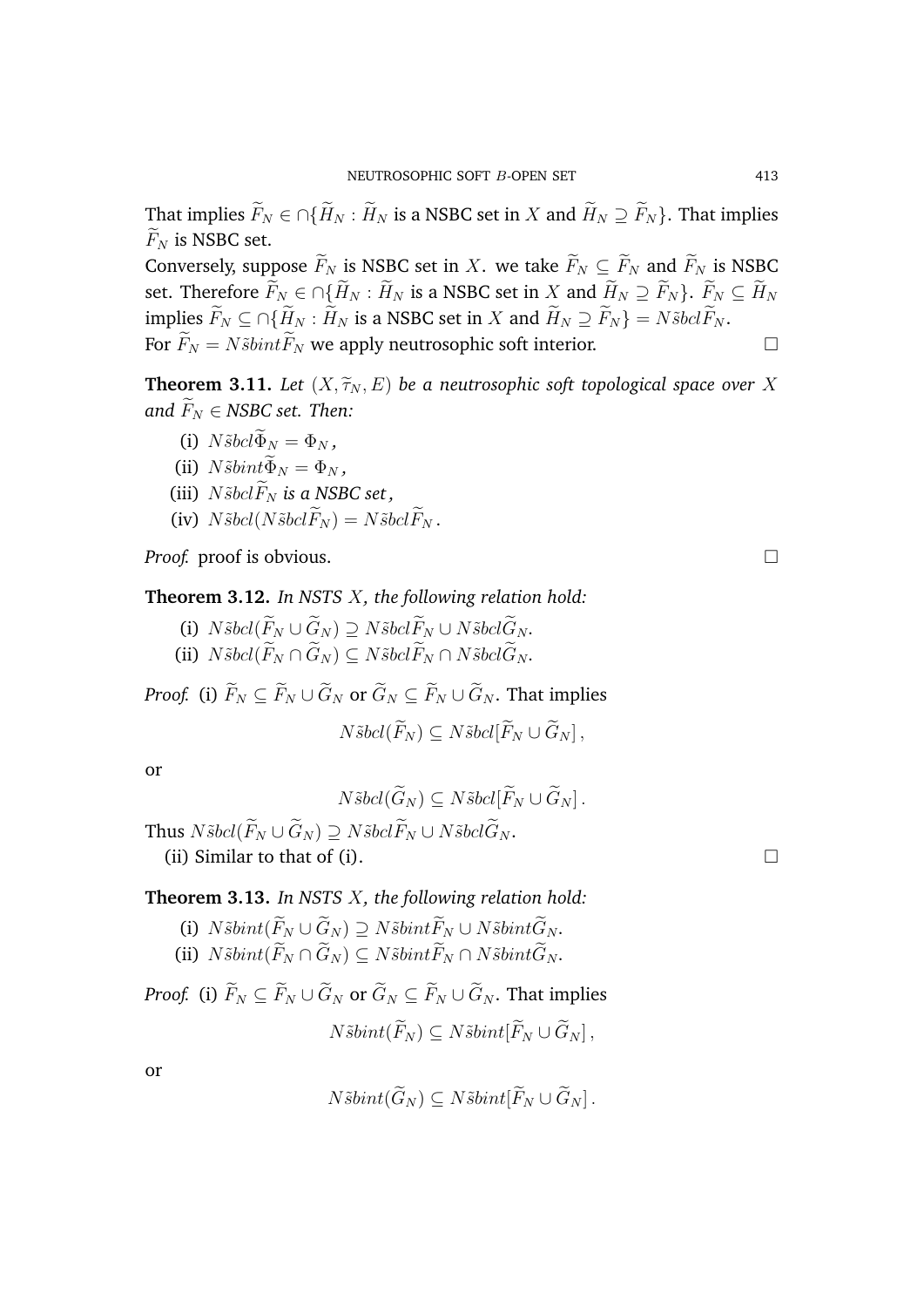Thus:

$$
N\tilde{s}bint(\widetilde{F}_N\cup \widetilde{G}_N)\supseteq N\tilde{s}bint\widetilde{F}_N\cup N\tilde{s}bint\widetilde{G}_N.
$$

(ii) Similar to that of (i).

**Theorem 3.14.** *In NSTS X, If*  $\widetilde{G}_N$  *is NSO set and*  $\widetilde{F}_N$  *is NSBO set. Then*  $\widetilde{F}_N \cap \widetilde{G}_N$ *is a NSBO set.*

*Proof.*

$$
\widetilde{G}_N \cap \widetilde{F}_N \subseteq \widetilde{G}_N \cap [N\widetilde{s}int(N\widetilde{s}cl(\widetilde{F}_N)) \cup N\widetilde{s}cl(N\widetilde{s}int(\widetilde{F}_N))]
$$
\n
$$
= [\widetilde{G}_N \cap [N\widetilde{s}int(N\widetilde{s}cl(\widetilde{F}_N))] \cup [\widetilde{G}_N \cap N\widetilde{s}cl(N\widetilde{s}int(\widetilde{F}_N))]
$$
\n
$$
= [N\widetilde{s}int(N\widetilde{s}cl(\widetilde{G}_N)) \cap [N\widetilde{s}int(N\widetilde{s}cl(\widetilde{F}_N))]
$$
\n
$$
\cup [N\widetilde{s}cl(N\widetilde{s}int(\widetilde{G}_N) \cap N\widetilde{s}cl(N\widetilde{s}int(\widetilde{F}_N))]
$$
\n
$$
= [N\widetilde{s}intN\widetilde{s}cl(\widetilde{G}_N \cap \widetilde{F}_N)] \cup [N\widetilde{s}clN\widetilde{s}int(\widetilde{G}_N \cap \widetilde{F}_N)].
$$

Hence  $\widetilde{F}_N \cap \widetilde{G}_N$  is a NSBO set.

**Theorem 3.15.** *In NSTS X, If*  $\widetilde{G}_N$  *is neutrosophic soft*  $\alpha$ -open set and  $\widetilde{F}_N$  *is NSBO set. Then*  $\widetilde{F}_N \cap \widetilde{G}_N$  *is a NSBO set.* 

*Proof.*

$$
\widetilde{G}_N \cap \widetilde{F}_N \subseteq N\widetilde{s}int(N\widetilde{s}cl(N\widetilde{s}int\widetilde{G}_N))) \cap (N\widetilde{s}int(N\widetilde{s}cl(\widetilde{F}_N)) \cup N\widetilde{s}cl(N\widetilde{s}int(\widetilde{F}_N)))
$$
\n
$$
= [N\widetilde{s}int(N\widetilde{s}cl(N\widetilde{s}int\widetilde{G}_N))) \cap [N\widetilde{s}int(N\widetilde{s}cl(\widetilde{F}_N))]
$$
\n
$$
\cup [N\widetilde{s}int(N\widetilde{s}cl(N\widetilde{s}int\widetilde{G}_N))) \cap N\widetilde{s}cl(N\widetilde{s}int(\widetilde{F}_N))]N\widetilde{s}intN\widetilde{s}cl\widetilde{F}_N
$$
\n
$$
\subseteq [N\widetilde{s}int(N\widetilde{s}cl(\widetilde{G}_N)) \cap N\widetilde{s}cl(N\widetilde{s}int(\widetilde{F}_N))]
$$
\n
$$
\subseteq [N\widetilde{s}intN\widetilde{s}cl(\widetilde{G}_N \cap \widetilde{F}_N)] \cup [N\widetilde{s}clN\widetilde{s}int(\widetilde{G}_N \cap \widetilde{F}_N)].
$$

Hence  $\widetilde{F}_N \cap \widetilde{G}_N$  is a NSBO set.

### **REFERENCES**

- [1] L.A. ZADEH: *Fuzzy sets*, Information and Control, **8**(3)(1965), 338 353.
- [2] Z. PAWLAK: *Rough sets*, International Journal of Parallel Programming, **11**(5) (1982), 341 - 356.
- [3] K. ATANASSOV: *Intuitionstic fuzzy sets*, Fuzzy sets and systems, **20** (1986), 87-96.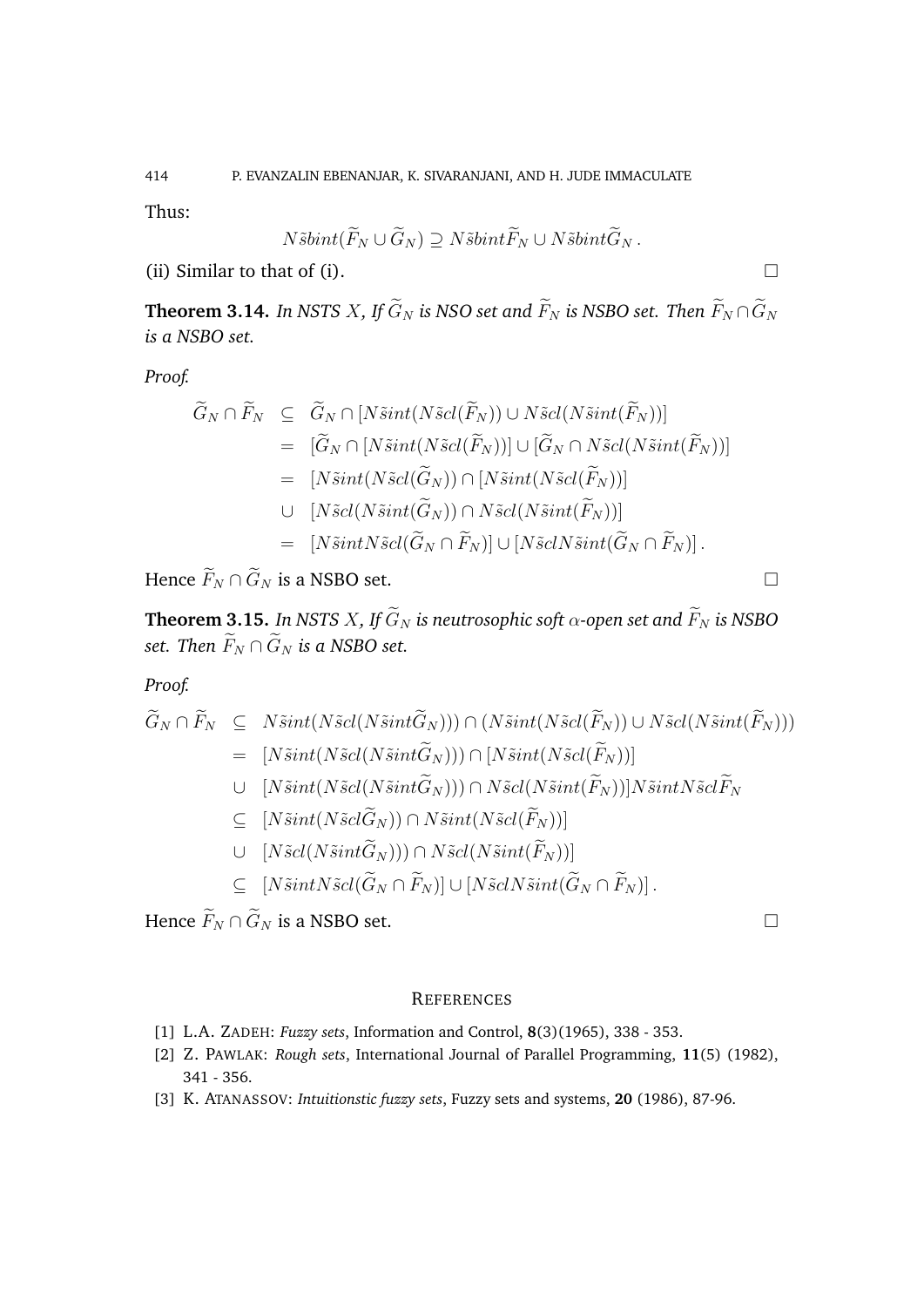- [4] F. SMARANDACHE: *Neutrosophic set- a generalization of the intuitionstic fuzzy set*, International Journal of pure and applied mathematics, **24**(3) (2005), 287-294.
- [5] D. MOLODTSOV: *Soft set theory first results*, Computers and Mathematics with Applications, **37**(1999), 19 - 31.
- [6] P.K. MAJI : *Neutrosophic soft set*, Annals of fuzzy mathematics and Informatics, **5**(1) (2013), 157-168.
- [7] F. KARAASLA: *Neutrosophic soft sets with applications in decision making*, International Journal of information science and Intelligent system, **4**(2) (2015), 1-20.
- [8] I. DELI, S. BROUMI: *Neutrosophic soft relations and some properties*, Ann. Fuzzy Math. Inform., **9**(1) (2015), 169–182.
- [9] I. DELI, S. BROUMI: *Neutrosophic soft matrices and NSM-decision making*, J. Intell. Fuzzy Syst., **28**(5) (2015), 2233–2241.
- [10] T. BERA, N. K. MAHAPATRA: *On neutrosophic soft function*, Ann. Fuzzy Math. Inform., **12**(1) (2016), 101–119.
- [11] S. BROUMI, F. SMARANDACHE: *Intuitionistic neutrosophic soft set*, J. Inf. Comput. Sci., **8**(2) (2013), 130–140.
- [12] P. K. MAJI: *An application of weighted neutrosophic soft sets in decision making problem*, Springer Proc.Math.Sat., **125** (2015), 215-223.
- [13] T. BERA, N. K. MAHAPATRA: *Introduction to neutrosophic soft topological spaces*, Opsearch, DOI 10.1007/s 12597-017-0308-7
- [14] P. ISWARYA, K. BAGEERATHI: *On Neutrosophic semi-open sets in Neutrosophic topological spaces*, International Journal of Mathematical Trends and Technology, **37**(3) (2016), 214–223.
- [15] I. AROKIARANI, R. DHAVASEELAN, S. JAFARI, M. PARIMALA : *On some new notations and functions in neutrosophic topological Spaces*, Neutrosophic Sets and Systems, **16** (2017), 16–19.
- [16] R. V. VENKATESWARA, R. SRINIVASA : *Neutrosophic pre-open sets and pre-closed sets in Neutrosophic topology*, International Journal of Chem Tech Research, **10**(10) (2017), 449–458.
- [17] P. EVANZALIN EBENANJAR, H. JUDE IMMACULATE, C. BAZIL WILFRED: *On Neutrosophic b-open sets in Neutrosophic topological space,* Journal of Physics: Conf. Series, **1139** (2018) 012062.
- [18] P. EVANZALIN EBENANJAR, H. JUDE IMMACULATE, K. SIVARANJANI: *Introduction to neutrosophic soft topological spatial region*, Neutrosophic Sets and Systems, **31**(2020), 297–304.